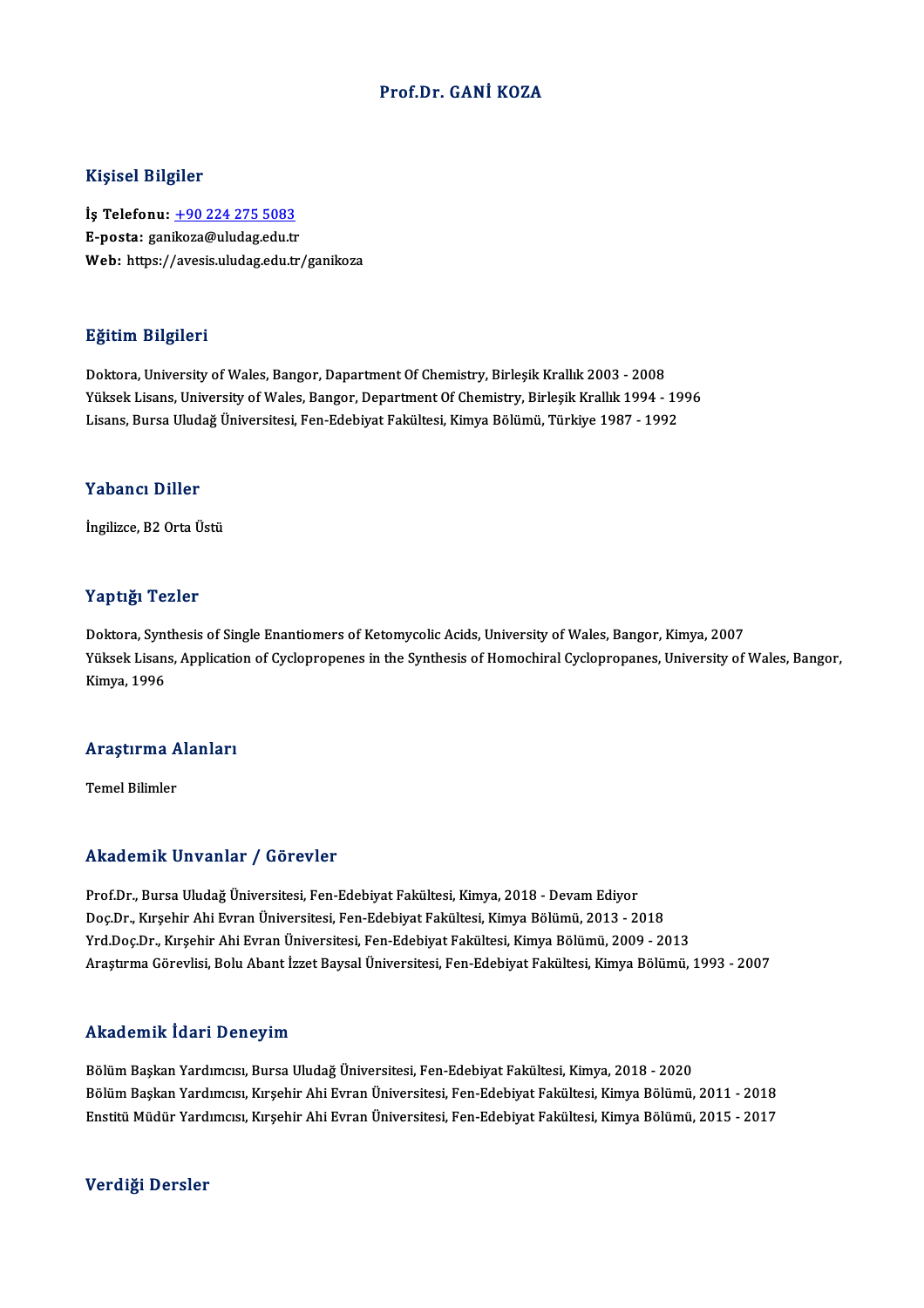Kimyacılar İçin Teknik İngilizce, Lisans, 2019 - 2020<br>Canal Kimya Lisans, 2020, 2021 Kimyacılar İçin Teknik İngilizce, Lis<br>Genel Kimya, Lisans, 2020 - 2021<br>Organik Kimyada Vülveltsanma M Kimyacılar İçin Teknik İngilizce, Lisans, 2019 - 2020<br>Genel Kimya, Lisans, 2020 - 2021<br>Organik Kimyada Yükseltgenme Mekanizmaları, Doktora, 2020 - 2021<br>Organik Kimya I. Lisans, 2020, 2021 Genel Kimya, Lisans, 2020 - 2021<br>Organik Kimyada Yükseltgenme Meka<br>Organik Kimya I, Lisans, 2020 - 2021<br>Organik Kimya I jaans, 2010 - 2020 Organik Kimya I, Lisans, 2020 - 2021<br>Organik Kimya, Lisans, 2019 - 2020 Organik Kimya I, Lisans, 2020 - 2021<br>Organik Kimya, Lisans, 2019 - 2020<br>Genel Kimya Laboratuarı II, Lisans, 2019 - 2020<br>NMB spectrossony in Organic Chamistry, Lisans Organik Kimya, Lisans, 2019 - 2020<br>Genel Kimya Laboratuarı II, Lisans, 2019 - 2020<br>NMR spectroscopy in Organic Chemistry, Lisans, 2020 - 2021<br>Ceneral Chemistry, Lisans, 2020 - 2021 Genel Kimya Laboratuarı II, Lisans, 2019<br>NMR spectroscopy in Organic Chemistry<br>General Chemistry, Lisans, 2020 - 2021<br>Conel Vimya Laboratuary I, Lisans, 2019 NMR spectroscopy in Organic Chemistry, Lisans,<br>General Chemistry, Lisans, 2020 - 2021<br>Genel Kimya Laboratuarı I, Lisans, 2019 - 2020<br>Organik Kimyada Boaktif Ara Ürünler, Vülsek Li General Chemistry, Lisans, 2020 - 2021<br>Genel Kimya Laboratuarı I, Lisans, 2019 - 2020<br>Organik Kimyada Reaktif Ara Ürünler, Yüksek Lisans, 2019 - 2020 Scientific English, Lisans, 2019 - 2020

# Yönetilen Tezler

KOZA G., 2,3-disübstitüe tiyofen türevlerinin yeni bir yöntemle sentezi, Yüksek Lisans, K.KILIÇ(Öğrenci), 2016

# ROZA G., 2,3-alsubsutue tiyoren turevierinin yeni bir yöntemle sentezi, füksek Lisans, R.R.L.I<br>SCI, SSCI ve AHCI İndekslerine Giren Dergilerde Yayınlanan Makaleler

| SCI, SSCI ve AHCI İndekslerine Giren Dergilerde Yayınlanan Makaleler |                                                                                                                    |  |
|----------------------------------------------------------------------|--------------------------------------------------------------------------------------------------------------------|--|
| I.                                                                   | The synthesis of single enantiomers of trans-alkene containing mycolic acids and related sugar<br>esters           |  |
|                                                                      | Ali H. M., Koza G., Hameed R. T., Rowles R., Davies C., Al Dulayymi J. R., Gwenin C. D., Baird M. S.               |  |
|                                                                      | TETRAHEDRON, cilt.72, ss.7143-7158, 2016 (SCI İndekslerine Giren Dergi)                                            |  |
| Н.                                                                   | Intermolecular heterocyclization of alkynones with 2-mercaptoacetaldehyde under metal-free                         |  |
|                                                                      | conditions: synthesis of 2,3-disubstituted thiophenes                                                              |  |
|                                                                      | Vatansever E. C., Kilic K., Ozer M. S., Koza G., Mengeş N., Balci M.                                               |  |
|                                                                      | TETRAHEDRON LETTERS, cilt.56, ss.5386-5389, 2015 (SCI İndekslerine Giren Dergi)                                    |  |
| III.                                                                 | Synthesis of Furo[2,3-d]pyridazin-4(5H)-one and Its N(5)-Substituted Derivatives                                   |  |
|                                                                      | Karahan E., Koza G., Balci M.                                                                                      |  |
|                                                                      | HELVETICA CHIMICA ACTA, cilt.97, ss.1487-1496, 2014 (SCI Indekslerine Giren Dergi)                                 |  |
| IV.                                                                  | Furo- and thieno-fused 1,3-diazepine-4,6-diones                                                                    |  |
|                                                                      | Ozer M. S., Koza G., Şahin E., Balci M.                                                                            |  |
|                                                                      | TETRAHEDRON LETTERS, cilt.54, ss.6553-6556, 2013 (SCI İndekslerine Giren Dergi)                                    |  |
| V.                                                                   | The synthesis of methoxy and keto mycolic acids containing methyl-trans-cyclopropanes                              |  |
|                                                                      | Koza G., Muzael M., Schubert-Rowles R. R., Theunissen C., Al Dulayymi J. R., Baird M. S.                           |  |
|                                                                      | TETRAHEDRON, cilt.69, ss.6285-6296, 2013 (SCI İndekslerine Giren Dergi)                                            |  |
| VI.                                                                  | Facile synthesis of novel 7-aminofuro- and 7-aminothieno[2,3-d]pyridazin-4(5H)-one and 4-                          |  |
|                                                                      | aminophthalazin-1(2H)-ones                                                                                         |  |
|                                                                      | Koza G., Keskin S., Ozer M. S., Cengiz B., Şahin E., Balci M.                                                      |  |
|                                                                      | TETRAHEDRON, cilt.69, ss.395-409, 2013 (SCI İndekslerine Giren Dergi)                                              |  |
| VII.                                                                 | A novel class of compounds: synthesis of 5,5 '-carbonyl-bis(5,6-dihydro-4H-furo- and thieno-[2,3-                  |  |
|                                                                      | c]pyrrol-4-ones)                                                                                                   |  |
|                                                                      | Koza G., Balci M.                                                                                                  |  |
|                                                                      | TETRAHEDRON, cilt.67, ss.8679-8684, 2011 (SCI İndekslerine Giren Dergi)                                            |  |
| VIII.                                                                | Molecular structure of the Mycobacterium tuberculosis virulence factor, mycolic acid, determines                   |  |
|                                                                      | the elicited inflammatory pattern                                                                                  |  |
|                                                                      | Vander Beken S., Al Dulayymi J. R., Naessens T., Koza G., Maza-Iglesias M., Rowles R., Theunissen C., De Medts J., |  |
|                                                                      | Lanckacker E., Baird M. S., et al.                                                                                 |  |
|                                                                      | EUROPEAN JOURNAL OF IMMUNOLOGY, cilt.41, ss.450-460, 2011 (SCI İndekslerine Giren Dergi)                           |  |
| IX.                                                                  | Structure-function relationships of the antigenicity of mycolic acids in tuberculosis patients                     |  |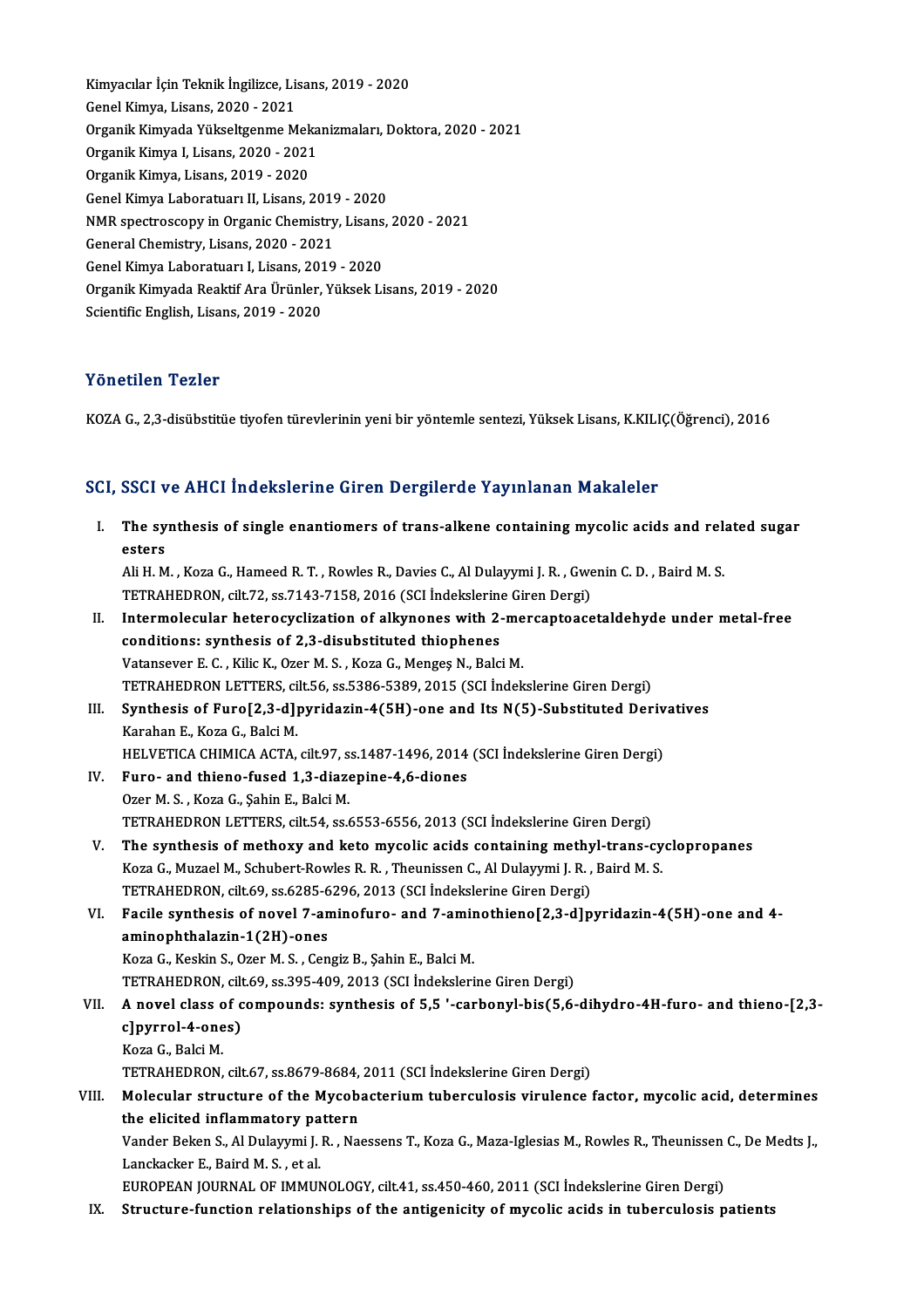Beukes M., Lemmer Y., Deysel M., Juma'a R. A. D. , Mark S. B. , Koza G., Maximiliano M. I. , Richard R. R. , Theunissen<br>S. Sposten Letal Beukes M., Lemme<br>C., Grooten J., et al.<br>CHEMISTRY AND E Beukes M., Lemmer Y., Deysel M., Juma'a R. A. D. , Mark S. B. , Koza G., Maximiliano M. I. , Richard<br>C., Grooten J., et al.<br>CHEMISTRY AND PHYSICS OF LIPIDS, cilt.163, ss.800-808, 2010 (SCI İndekslerine Giren Dergi)<br>The sun

|       | C., Grooten J., et al.                                                                              |
|-------|-----------------------------------------------------------------------------------------------------|
|       | CHEMISTRY AND PHYSICS OF LIPIDS, cilt.163, ss.800-808, 2010 (SCI Indekslerine Giren Dergi)          |
| X.    | The synthesis of a major alpha '-mycolic acid of Mycobacterium smegmatis                            |
|       | Muzael M., Koza G., Al Dulayymi J. J., Baird M. S.                                                  |
|       | CHEMISTRY AND PHYSICS OF LIPIDS, cilt.163, ss.678-684, 2010 (SCI Indekslerine Giren Dergi)          |
| XI.   | Regioselective Synthesis of the 5,6-Dihydro-4H-furo[2,3-c]pyrrol-4-one Skeleton: A New Class of     |
|       | Compounds                                                                                           |
|       | Koza G., Karahan E., Balci M.                                                                       |
|       | HELVETICA CHIMICA ACTA, cilt.93, ss.1698-1704, 2010 (SCI İndekslerine Giren Dergi)                  |
| XII.  | The synthesis of single enantiomers of mycobacterial ketomycolic acids containing cis-cyclopropanes |
|       | Koza G., Theunissen C., Al Dulayymi J. R., Baird M. S.                                              |
|       | TETRAHEDRON, cilt.65, ss.10214-10229, 2009 (SCI İndekslerine Giren Dergi)                           |
| XIII. | The synthesis of single enantiomers of trans-alkene-containing mycolic acids                        |
|       | Koza G., Rowles R., Theunissen C., Al-Dulayymi J. R., Baird M. S.                                   |
|       | TETRAHEDRON LETTERS, cilt.50, ss.7259-7262, 2009 (SCI İndekslerine Giren Dergi)                     |
| XIV.  | Regioselective synthesis of the 3,4-dihydrofuro[3,2-d]pyrimidin-2(1H)-one skeleton: a new class of  |
|       | compound                                                                                            |
|       | Koza G., Ozcan S., Şahin E., Balci M.                                                               |
|       | TETRAHEDRON, cilt.65, ss.5973-5976, 2009 (SCI Indekslerine Giren Dergi)                             |
| XV.   | The first synthesis of single enantiomers of ketomycolic acids                                      |
|       | Koza G., Baird M. S.                                                                                |
|       | TETRAHEDRON LETTERS, cilt48, ss.2165-2169, 2007 (SCI İndekslerine Giren Dergi)                      |
| XVI.  | 1,2,2-tribromocyclopropanecarboxylic acid and derivatives - Valuable intermediates for four carbon  |
|       | cyclopropane and cyclopropene synthons                                                              |
|       | Aldulawwni A Aldulawwni I Raird M Gerrard M Koza G Harkins S Roberts E                              |

Aldulayymi A., Aldulayymi J., Baird M., Gerrard M., Koza G., Harkins S., Roberts E. TETRAHEDRON, cilt.52, ss.3409-3424,1996 (SCI İndekslerineGirenDergi)

# Kitap & Kitap Bölümleri

- I. Bölüm2: Organik Kimyada Temel Kavramlar Salman A.Y., Koza G., Şendur G., Özyıldırım H., Aycan H. Ş., Paşa S., Alpat Ş., Yavuz S., Kılıç T. GenelKimya 4OrganikKimya,CananNAKİBOĞLU,Editör,AnıYayıncılık,Ankara, ss.39-80,2017
- II. Bölüm 1: Organik Kimyaya Giriş Genel Kimya 4 Organik Kimya, Canan NAKİBOĞLU, Editör, Anı Yayıncılık, Ankara, ss.39-80, 2<br>Bölüm 1: Organik Kimyaya Giriş<br>Salman A. Y. , Koza G., Şendur G., Özyıldırım H., Aycan H. Ş. , Paşa S., Alpat Ş., Yavuz S., Kılıç T. Bölüm 1: Organik Kimyaya Giriş<br>Salman A. Y. , Koza G., Şendur G., Özyıldırım H., Aycan H. Ş. , Paşa S., Alpat Ş., Yavuz S., Kılıç T.<br>Genel Kimya 4 Organik Kimya, Canan NAKİBOĞLU, Editör, Anı Yayıncılık, Ankara, ss.9-38, 20

# uenei Kimya 4 organik Kimya, Canan NAKibouLo, Editor, Ani Yayıncılık, Ankara, ss.<del>9</del><br>Hakemli Kongre / Sempozyum Bildiri Kitaplarında Yer Alan Yayınlar

- akemli Kongre / Sempozyum Bildiri Kitaplı<br>I. Furo-izokinolin-1,3-dion Türevlerinin Sentezi I. Furo-izokinolin-1,3-dion Türevlerinin Sentezi<br>Koza G. Furo-izokinolin-1,3-dion Türevlerinin Sentezi<br>Koza G.<br>29.Ulusal Kimya Kongresi, ODTÜ, Ankara, Ankara, Türkiye, 10 - 14 Eylül 2017<br>Yoni Bir Yöntemle Eure, izekinelin 1,3, dien Türevlerinin Senteri Koza G.<br>29.Ulusal Kimya Kongresi, ODTÜ, Ankara, Ankara, Türkiye, 10 - 14 Eylül 2<br>II. Yeni Bir Yöntemle Furo-izokinolin-1,3-dion Türevlerinin Sentezi<br>Koza C
- 29.Ulusa<br>Yeni Bi<br>Koza G. Yeni Bir Yöntemle Furo-izokinolin-1,3-dion Türevlerinin<br>Koza G.<br>3. Organik Kimya Kongresi, Trabzon, Türkiye, 5 - 08 Eylül 2016<br>Synthesia of 3.3. disubstituted thiophenesu intermelesule

I I. Soza G.<br>1. Synthesis of 2,3-disubstituted thiophenes: intermolecular heterocyclization of alkynones with 2-<br>1. Synthesis of 2,3-disubstituted thiophenes: intermolecular heterocyclization of alkynones with 2mercaptoacetaldehyde under metal-free conditions KozaG.,KılıçK.,Vatansever E.C. ,ÖzerM.S. ,MengeşN.,BalcıM. Trans Mediterranean Colloquium on Heterocyclic Chemistry, TRAMECH VIII, Antalya, Türkiye, 11 - 15 Kasım 2015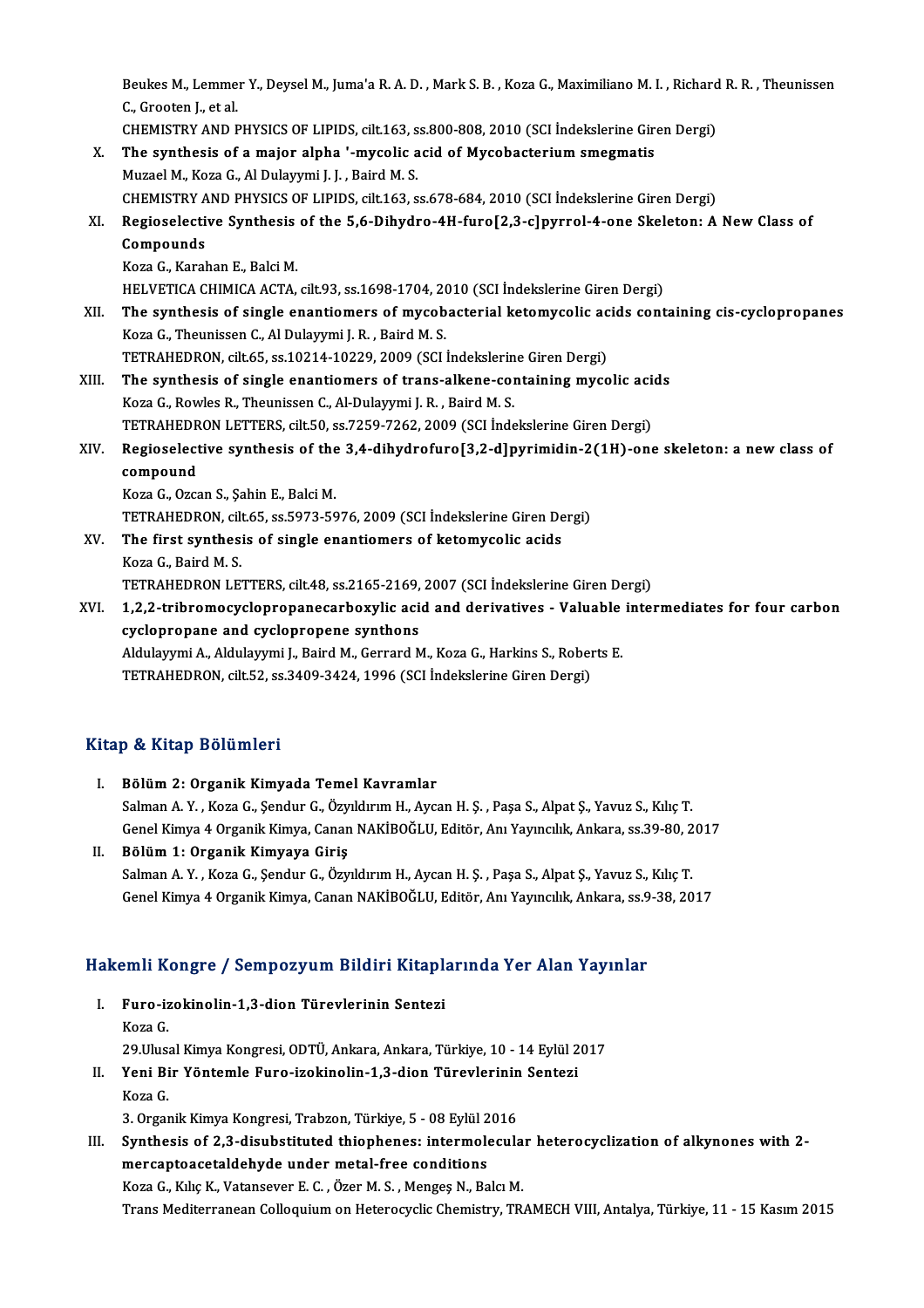| IV.                                                                                                                                                       | Synthesis of furo- and thieno-fused new heterocyclic chemistry                                                   |  |  |
|-----------------------------------------------------------------------------------------------------------------------------------------------------------|------------------------------------------------------------------------------------------------------------------|--|--|
|                                                                                                                                                           | Koza G., Özer M. S., Karahan E., Balcı M.                                                                        |  |  |
|                                                                                                                                                           | Trans Mediterranean Colloquium on Heterocyclic Chemistry, TRAMECH VIII, Antalya, Türkiye, 11 - 15 Kasım 2015     |  |  |
| V.                                                                                                                                                        | Yeni Heterosiklik Bileşik Furo-izokinolin 1,3-dion Türevlerinin Sentezi                                          |  |  |
|                                                                                                                                                           | Koza G., Başbuğu A. İ.                                                                                           |  |  |
|                                                                                                                                                           | 2. Organik Kimya Kongresi, Ankara, Türkiye, 24 - 26 Eylül 2014                                                   |  |  |
| VI.                                                                                                                                                       | Yeni Heterosiklik Yapılar: Furo- ve Tiyenoaminopiridazinonlar                                                    |  |  |
|                                                                                                                                                           | Koza G., Keskin S., Özer M. S., Cengiz B., Balcı M.                                                              |  |  |
|                                                                                                                                                           | 25. Ulusal Kimya Kongresi, Erzurum, Türkiye, 27 Haziran - 02 Temmuz 2011                                         |  |  |
| VII.                                                                                                                                                      | Yeni Bir Yöntemle Furopirolon ve Furopiridazinon Türevlerinin Sentezi Erzurum 2011                               |  |  |
|                                                                                                                                                           | Karahan E., Koza G., Balcı M.                                                                                    |  |  |
|                                                                                                                                                           | 25. Ulusal Kimya Kongresi, Erzurum, Türkiye, 27 Haziran - 02 Temmuz 2011                                         |  |  |
| VIII.                                                                                                                                                     | Yeni Bir Yöntemle Ftalazinon ve Aminoftalazinon Türevlerinin Sentezi                                             |  |  |
|                                                                                                                                                           | Keskin S., Koza G., Balcı M.                                                                                     |  |  |
|                                                                                                                                                           | 24.Ulusal Kimya Kongresi, Zonguldak, Türkiye, 29 Haziran - 02 Temmuz 2010                                        |  |  |
| IX.                                                                                                                                                       | Yeni Bir Yöntemle Furopirolon ve Furopiridazinon Türevlerinin Sentezi                                            |  |  |
|                                                                                                                                                           | Karahan E., Koza G., Balcı M.                                                                                    |  |  |
|                                                                                                                                                           | 24.Ulusal Kimya Kongresi, Zonguldak, Zonguldak, Türkiye, 29 Haziran - 02 Temmuz 2010                             |  |  |
| Х.                                                                                                                                                        | Ftalazinon ve Aminoftalazinon Türevlerinin Yeni Bir Yöntemle Sentezi<br>Keskin S., Koza G., Balcı M.             |  |  |
|                                                                                                                                                           | 25. Ulusal Kimya Kongresi, Erzurum, Türkiye, 27 Haziran - 02 Temmuz 2011                                         |  |  |
| XI.                                                                                                                                                       | Tiyenoaminopiridazinon Türevlerinin Sentezi                                                                      |  |  |
|                                                                                                                                                           | Özer M. S., Koza G., Balcı M.                                                                                    |  |  |
|                                                                                                                                                           | 25. Ulusal Kimya Kongresi, Erzurum, Türkiye, 27 Haziran - 02 Temmuz 2011                                         |  |  |
| XII.                                                                                                                                                      | Yeni Bir Yöntemle 5,6-Dihidro-4H-furo[2,3-c]pirol-4-on ve Furo[3,2-d]piridazin-4(5H)-on                          |  |  |
|                                                                                                                                                           | Türevlerinin Sentezi                                                                                             |  |  |
|                                                                                                                                                           | Koza G., Karahan E., Cengiz B., Balcı M.                                                                         |  |  |
|                                                                                                                                                           | 24 Ulusal Kimya Kongresi, Zonguldak, Türkiye, 29 Haziran - 02 Temmuz 2010                                        |  |  |
|                                                                                                                                                           | XIII. Yeni Heterosiklik Bileşiklerin Sentezi 5,6-Dihidro-4H-foro[2,3-c]pirol-4-on                                |  |  |
|                                                                                                                                                           | Koza G., Karahan E., Balcı M.                                                                                    |  |  |
|                                                                                                                                                           | 23. Ulusal Kimya Kongresi, Sivas, Türkiye, 16 - 20 Haziran 2009                                                  |  |  |
| XIV.                                                                                                                                                      | Yeni Bir Yöntemle İndol ve Dihidrofuro[3,2-d]pirimidinon Türevlerinin Sentezi                                    |  |  |
|                                                                                                                                                           | Koza G., Balcı M.                                                                                                |  |  |
|                                                                                                                                                           | 23. Ulusal Kimya Kongresi, Sivas, Türkiye, 16 - 20 Haziran 2009                                                  |  |  |
| XV.                                                                                                                                                       | First synthesis of mycolic acids of Mycobacterium marinum containing a 3-methyl-trans-alkene unit                |  |  |
|                                                                                                                                                           | Koza G., Baird M. S., Al Dulayymi, J. R.                                                                         |  |  |
|                                                                                                                                                           | International Conference of Organic Chemistry, Erzurum, Türkiye, 5 - 09 Haziran 2007                             |  |  |
|                                                                                                                                                           |                                                                                                                  |  |  |
| Patent                                                                                                                                                    |                                                                                                                  |  |  |
|                                                                                                                                                           | Koza G., ADJUVANTS FOR USE IN VACCINATION, Patent, BÖLÜM C Kimya; Metalürji, Buluşun Tescil No: US 8,728,515 B2, |  |  |
| Standart Tescil, 2014                                                                                                                                     |                                                                                                                  |  |  |
| Koza G., COMPOUNDS FOR USE IN THERAPY, Patent, BÖLÜM C Kimya; Metalürji, Buluşun Tescil No: US 8,889,894 B2,                                              |                                                                                                                  |  |  |
| Standart Tescil, 2014                                                                                                                                     |                                                                                                                  |  |  |
| Koza G., ADJUVANTS FOR USE IN VACCINATION - 2, Patent, BÖLÜM C Kimya; Metalürji, Buluşun Tescil No: US                                                    |                                                                                                                  |  |  |
| 2011/0142916 Al, Standart Tescil, 2011<br>Koza G., COMPOUNDS FOR USE IN THERAPY - 2, Patent, BÖLÜM C Kimya; Metalürji, Buluşun Tescil No: US 2011/0150981 |                                                                                                                  |  |  |
|                                                                                                                                                           | Al Ctandent Teggil 2011                                                                                          |  |  |

Al, Standart Tescil, 2011

Koza G., COMPOUNDS FOR USE IN THERAPY - 2, Patent, BÖLÜM C Kimya; Metalürji, Buluşun Tescil No: US 2011<br>Al , Standart Tescil, 2011<br>Koza G., ADJUVANTS FOR USE IN VACCINATION - 3, Patent, BÖLÜM C Kimya; Metalürji, Buluşun Te Al , Standart Tescil, 2011<br>Koza G., ADJUVANTS FOR USE IN VACCI<br>2009/130508 Al , Standart Tescil, 2009